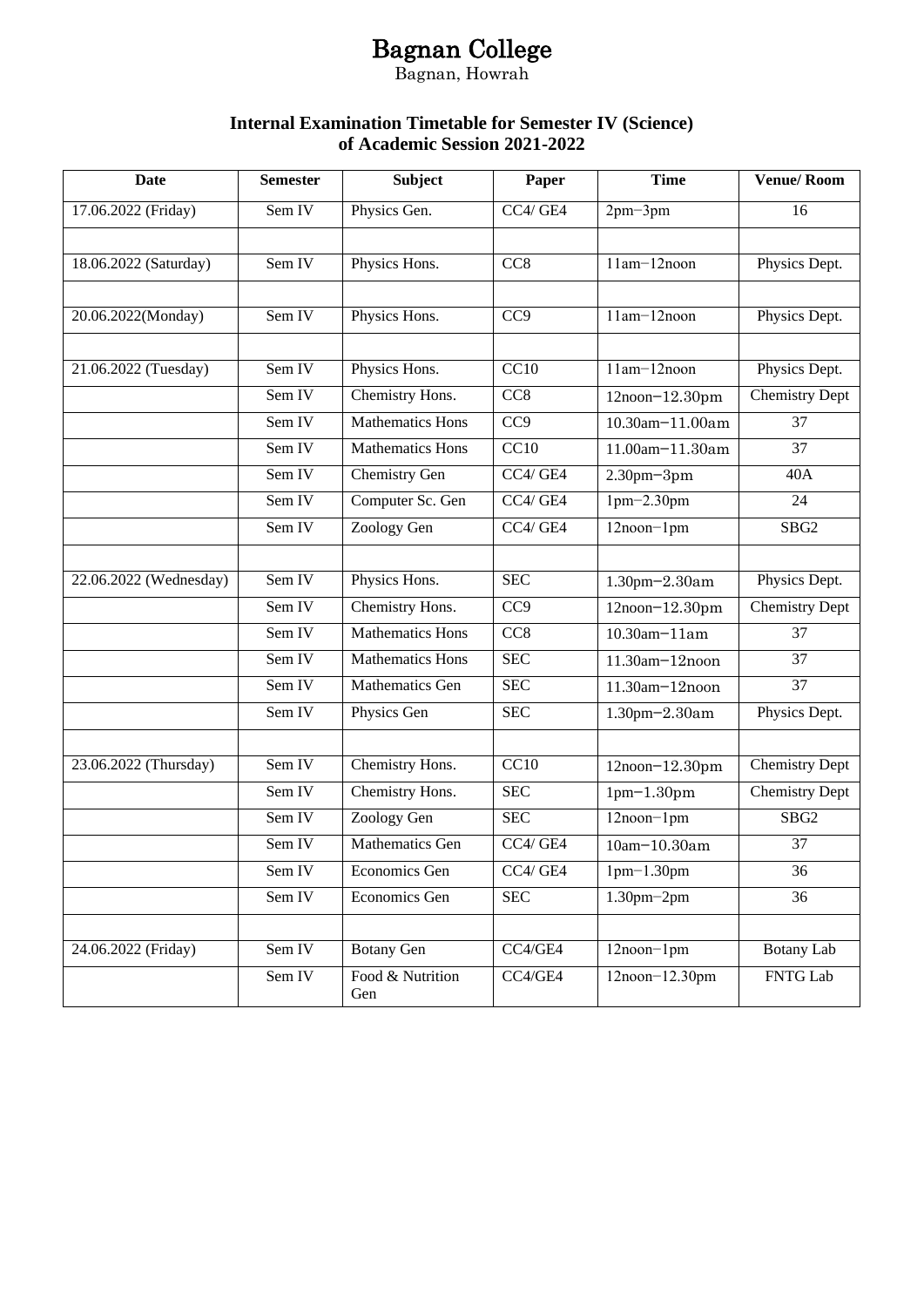## Bagnan College

Bagnan, Howrah

#### **Internal Examination Timetable for Semester II (Science) of Academic Session 2021-2022**

| <b>Date</b>            | <b>Semester</b> | <b>Subject</b>          | Paper           | <b>Time</b>           | <b>Venue/Room</b>     |
|------------------------|-----------------|-------------------------|-----------------|-----------------------|-----------------------|
| 17.06.2022 (Friday)    | Sem II          | Mathematics Gen         | CC2/GE2         | 11am-11.30am          | 37                    |
|                        |                 |                         |                 |                       |                       |
| 20.06.2022(Monday)     | Sem II          | <b>Mathematics Hons</b> | CC <sub>3</sub> | $11am - 11.30am$      | 37                    |
|                        |                 |                         |                 |                       |                       |
| 21.06.2022 (Tuesday)   | Sem II          | Chemistry Hons.         | CC3             | $1pm-1.30pm$          | <b>Chemistry Dept</b> |
|                        | Sem II          | Economics Gen           | CC2/GE2         | $12$ noon $-12.30$ pm | 36                    |
|                        |                 |                         |                 |                       |                       |
| 22.06.2022 (Wednesday) | Sem II          | Chemistry Hons.         | CC4             | $1pm-1.30pm$          | <b>Chemistry Dept</b> |
|                        | Sem II          | Chemistry Gen           | CC2/GE2         | $2pm-2.30pm$          | <b>SB Smart Class</b> |
|                        | Sem II          | Physics Gen             | CC2/GE2         | $2.30$ pm $-3.30$ pm  | 26                    |
|                        |                 |                         |                 |                       |                       |
| 23.06.2022 (Thursday)  | Sem II          | <b>Mathematics Hons</b> | CC4             | $11am - 11.30am$      | 37                    |
|                        | Sem II          | Computer Sc. Gen        | CC2/GE2         | $1pm-2.30pm$          | 24                    |
|                        | Sem II          | Zoology Gen             | CC2/GE2         | 2.30pm-3.30pm         | SBG <sub>2</sub>      |
|                        |                 |                         |                 |                       |                       |
| 24.06.2022 (Friday)    | Sem II          | <b>Botany Gen</b>       | CC2/GE2         | $2pm-3pm$             | <b>Botany Lab</b>     |
|                        | Sem II          | Food & Nutrition<br>Gen | CC2/GE2         | $2pm-2.30pm$          | <b>FNTG Lab</b>       |